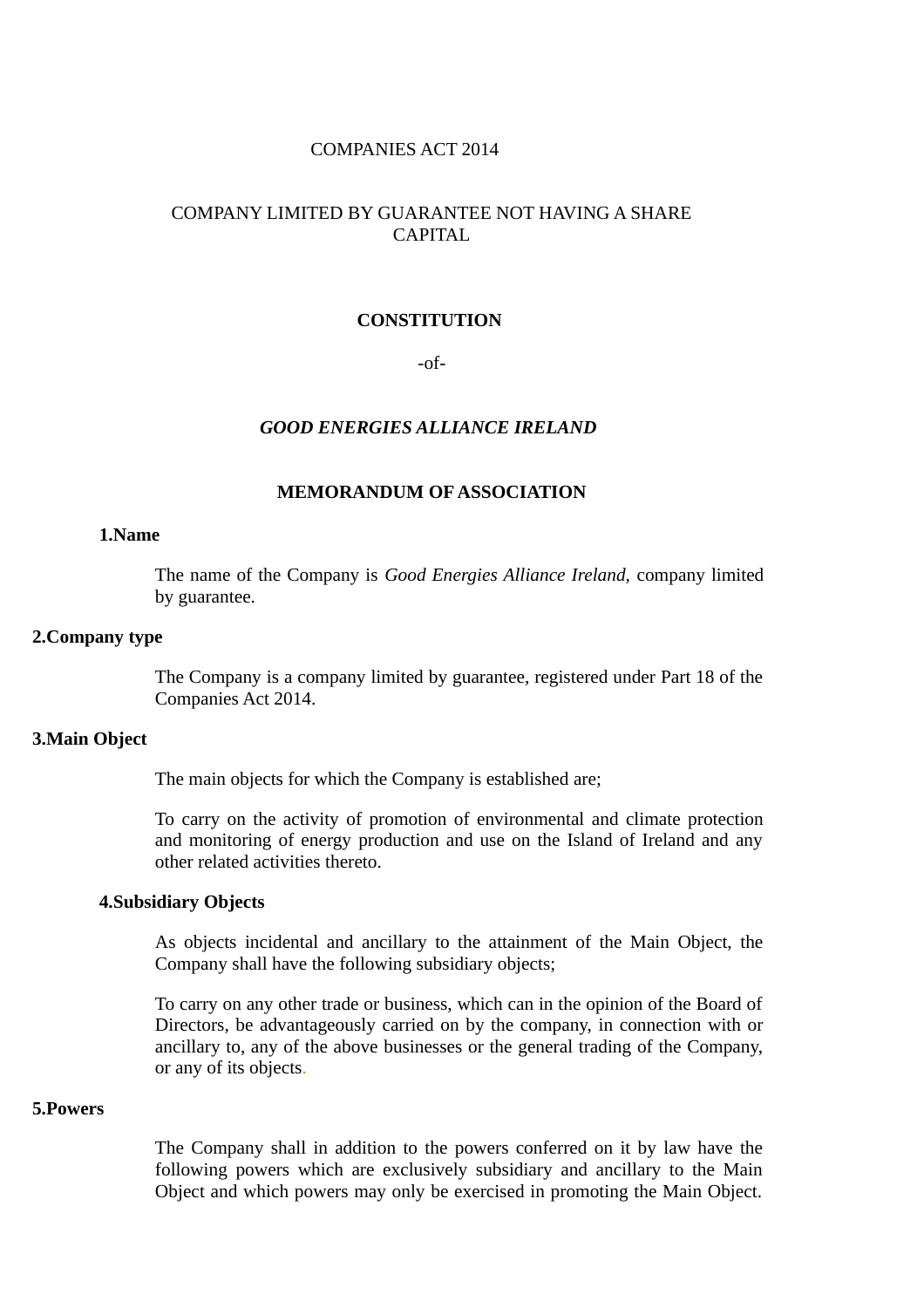Any income generated by the exercise of these powers is to be applied to the promotion of the Main Object:

- 5.1To solicit and procure by any lawful means and to accept and receive any donation of property of any nature and any devise, legacy or annuity, subscription, gift, contribution or fund, including by means of payroll giving or other similar arrangements, and including (but so as not to restrict the generality of the foregoing) the holding of lotteries in accordance with the law for the purpose of promoting the Main Object, and to apply to such purpose the capital as well as the income of any such legacy, donation or fund.
- 5.2To undertake, accept, execute and administer, without remuneration, any charitable trusts.
- 5.3To establish and support or aid in the establishment and support of any charitable association or institution, trust or fund, and to subscribe or guarantee money for any charitable purpose which the Company shall consider calculated to promote its Main Object.
- 5.4To collect and to receive voluntary contributions, donations or bequests or money for any of the purposes aforesaid.
- 5.5To make application on behalf of the Company to any authority, whether governmental, local, philanthropic or otherwise, for financial funding of any kind.
- 5.6To apply, petition for or promote any Act of the Oireachtas or other legislation relating directly to the advancement of the Main Object.
- 5.7Subject to clause 6, to employ such staff, and on such terms, as are necessary or desirable for the proper promotion of the Main Object and to recruit Volunteers.
- 5.8To grant pensions, gratuities, allowances or charitable aid to any person who may have served the Company as an employee, or to the wives, husbands, children or other dependents of such person provided that such pensions, gratuities, allowances or charitable aid shall be no more than that provided by a pension scheme covered by Part 30 of the Taxes Consolidation Act 1997 and provided that such pension scheme has been operated by the company and the beneficiary of the pensions, gratuities, allowances or charitable aid, or their spouse or parent, has been a member of the pension scheme while employed by the Company; and to make payments towards insurance and to form and contribute to provident and benefit funds for the benefit of any persons employed by the Company and to subscribe or guarantee money for charitable objects.
- 5.9To purchase, take on lease or in exchange, hire or otherwise acquire any real or personal property, patents, copyrights, licences, rights and privileges or any estate or interest whatsoever and any rights, privileges and easements over or in respect of any property which may be considered necessary for the purposes of the Company and to develop and turn to account any land acquired by the Company or in which it is interested and in particular by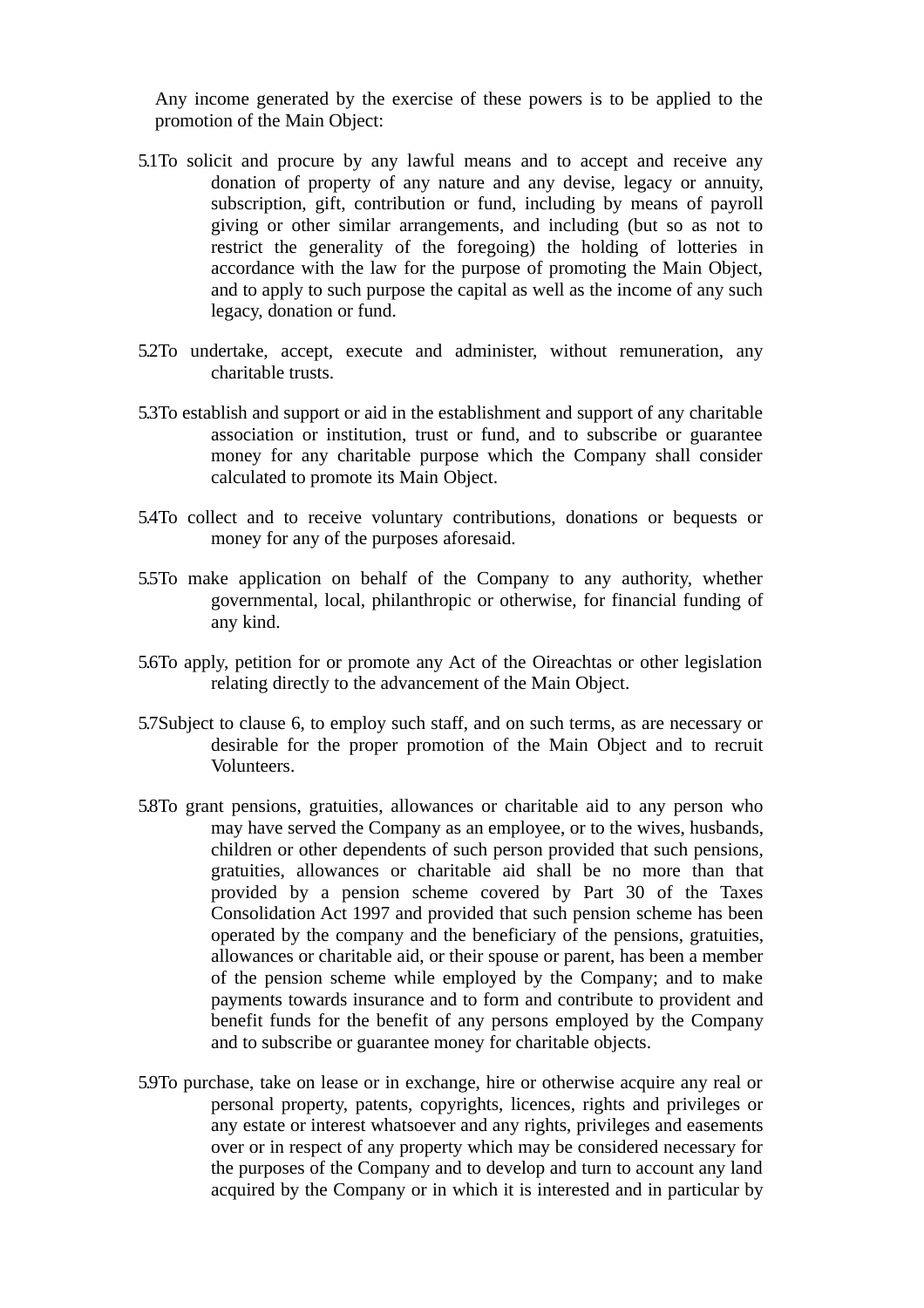laying out and preparing the same for building purposes, constructing, altering, pulling down, decorating, maintaining, fitting up and improving buildings and conveniences and by planting, paving, draining, farming, cultivating, letting or building leases or building agreement and by advancing money to and entering into contracts and arrangements of all kinds with builders, tenants and others.

- 5.10To acquire, hold, sell, manage, lease, mortgage, exchange or dispose of all or any part of the property of the Company with a view to the promotion, protection or encouragement of its Main Object and to vary investments.
- 5.11 To co-operate with any other society or institution in carrying out any investments hereby authorised in furtherance of the Main Object.
- 5.12To borrow and raise money in such manner as may be considered expedient, and to issue debentures, debenture stock and other securities, and for the purpose of securing any debt or other obligation of the Company to mortgage or charge all or any part of the property of the Company, present or future, and collaterally or further to secure any securities of the Company by a trust deed or other assurance.
- 5.13To invest and deal with monies and property of the Company not immediately required in such manner as will most effectively provide funds for the advancement and promotion of the purposes aforesaid and this power shall include power from time to time to vary any investments made thereunder.
- 5.14To invest in such ways as shall seem desirable to the Directors any moneys of the Company not immediately required for the use in connection with its Main Object and to place any such moneys on deposit with bankers and others; subject nevertheless as regards the making of investments to such conditions (if any) and such consents (if any) as may for the time being be imposed or required by law and subject also as hereinafter provided: prior permission to be obtained from the Revenue Commissioners where the Company intends to accumulate funds over a period in excess of two years for any purposes.
- 5.15To guarantee, support or secure, whether by personal covenant or by mortgaging or charging all or any part of the undertaking, property and assets (present and future) of the Company, or all such methods, the performance of the obligations of and the repayment or payment of the principal amounts and interest of any person, firm or company or the dividends or interest of any securities, including (without prejudice to the generality of the foregoing) any company which is the Company's holding company or a subsidiary or associated company.
- 5.16To draw, accept, make, endorse, discount, execute, issue and negotiate bills of exchange, promissory notes, bills of lading, warrants, debentures and other negotiable or transferable instruments.
- 5.17To insure the property of the Company against any foreseeable risk in its full value and take out other insurance policies to protect the Company when required.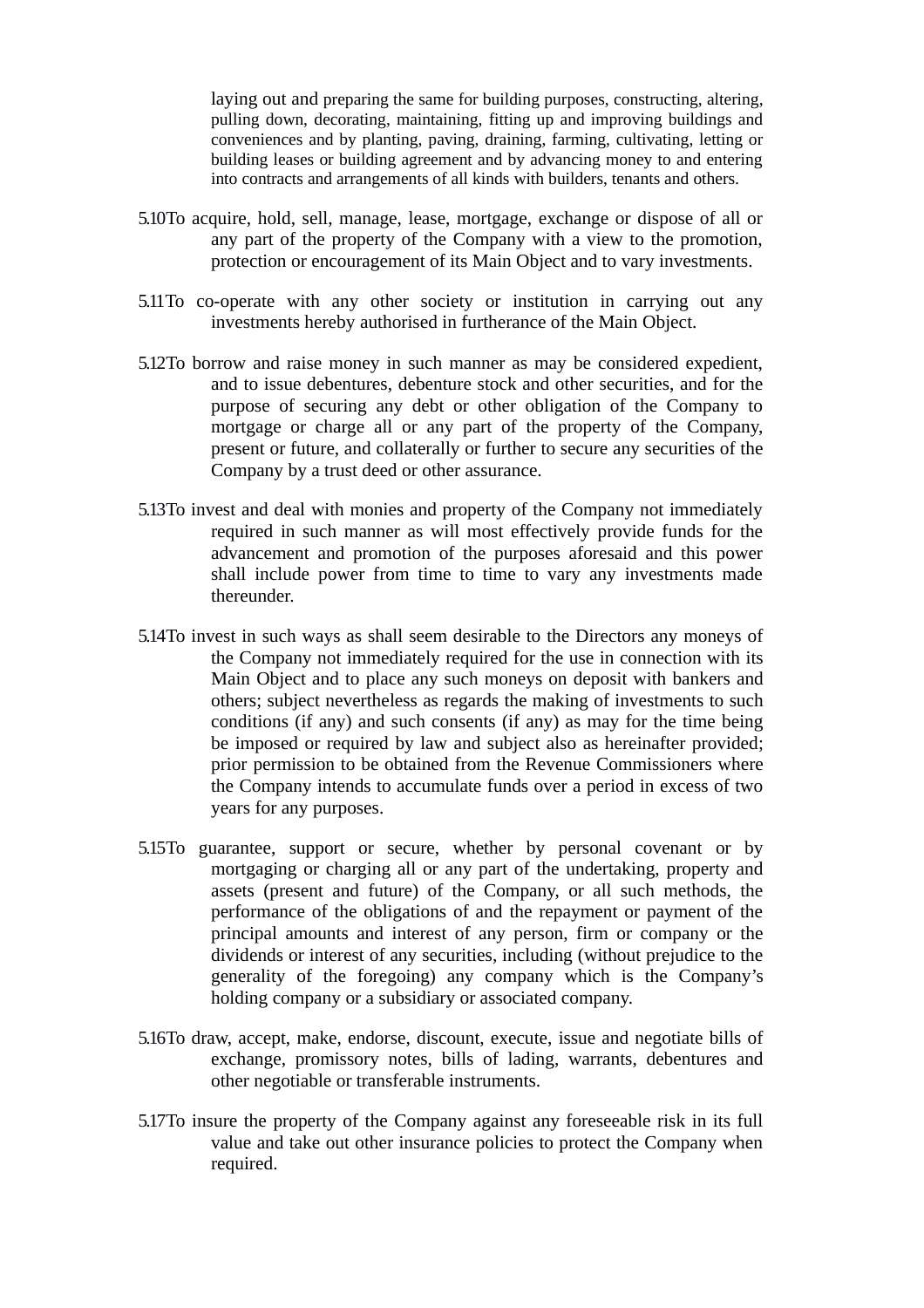- 5.18To insure any or all of the Directors against personal liability incurred in respect of any act or omission which is or is alleged to be a breach of trust or breach of duty, provided he or she acted in good faith and in the performance of his or her functions as charity trustee (as defined in the Charities Act, 2009).
- 5.19To apply for, purchase or otherwise acquire any patents, brevets d'invention, licences, concessions and the like conferring any exclusive or nonexclusive or limited rights to use or any secret or other information as to any invention which may seem capable of being used for any of the purposes of the Company or the acquisition of which may seem calculated directly or indirectly to benefit the Company, and to use, exercise, develop or grant licences in respect of or otherwise turn to account the property, rights or information so acquired.
- 5.20To adopt such means of making known the products and/or services of the Company as may seem expedient and in particular by advertising in the press, by circulars, by purchase and exhibition of works of art or interest, by publication of books and periodicals and via the internet and by granting prizes, rewards and donations.
- 5.21To maintain, improve or provide public amenities including recreational facilities, childcare, public health, home, welfare and youth facilities generally.
- 5.22To enter into any arrangements with any governments or authorities, supreme, municipal, local or otherwise, that may seem conducive to the Main Object and to obtain from any such government or authority any rights, privileges and concessions which the Company may think it desirable to obtain and to carry out, exercise and comply with any such arrangements, rights, privileges and concessions.
- 5.23To enter into a partnership or into any arrangement for sharing profits, union of interest, co-operation, joint venture, reciprocal concession or otherwise with any person, company, society, trust or other partnership whose objects are solely charitable, carrying on or engaged in, or are about to carry on or engage in, any business or transaction capable of being conducted so as directly or indirectly to benefit the Company and which prohibits the distribution of income and assets to at least as great a degree as the Company by virtue of Clause 6 hereof and to guarantee the contracts of, otherwise assist any such person, company, society, trust or other partnership, and to take over or otherwise acquire shares, stock, debentures, or debenture stock and securities of any such person, company society, trust or other partnership, and to sell, hold, reissue with or without guarantee or otherwise deal with same.
- 5.24To procure the registration or incorporation of the Company in or under the laws of any place outside Ireland.
- 5.25To pay all expenses of and incidental to the incorporation and establishment of the Company.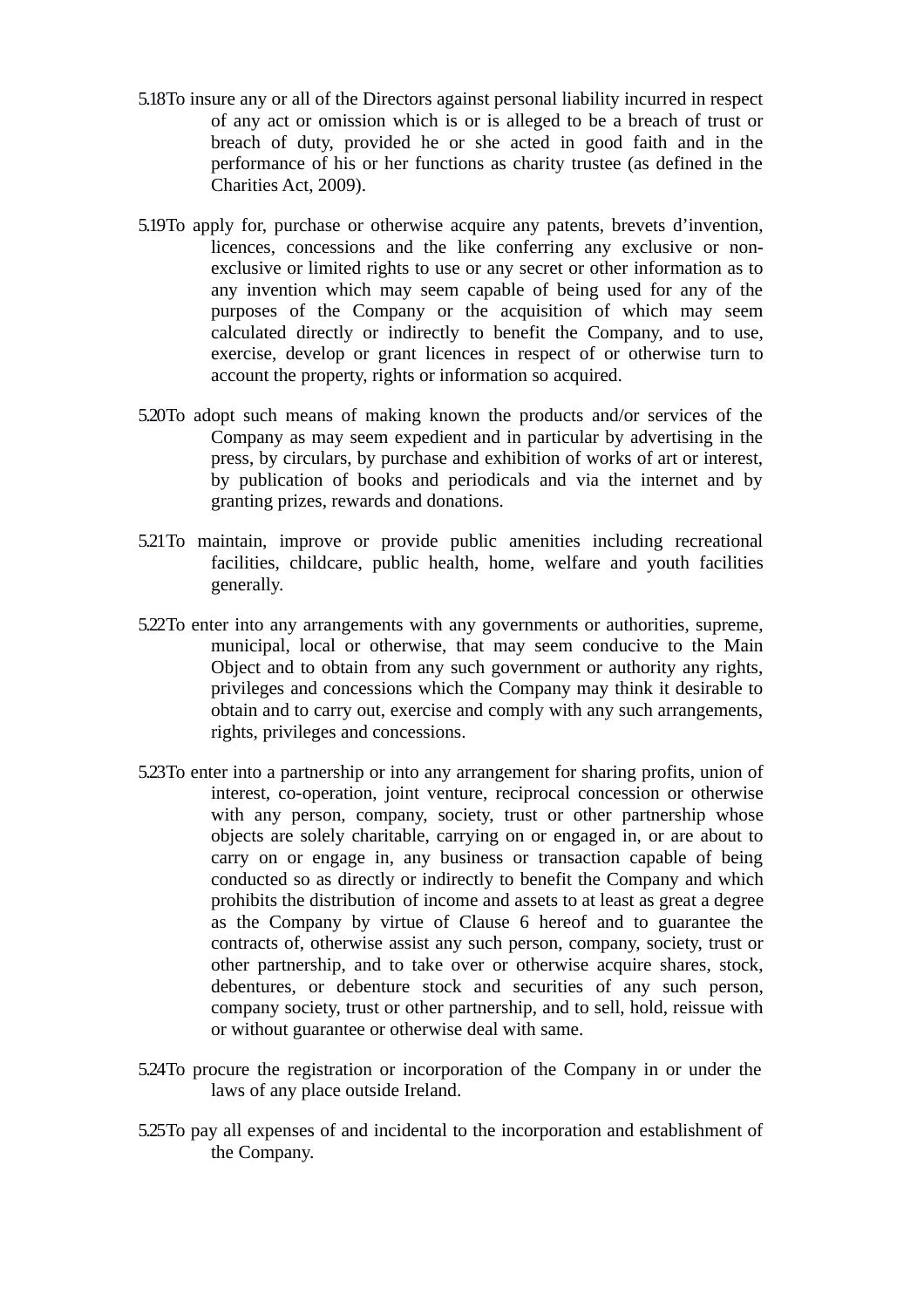- 5.26To carry on alone or in conjunction with others any other trade of business which may in the opinion of the Directors be advantageously carried on by the Company in connection with or as ancillary to any of the above businesses or the general business of the Company in pursuance of the Main Object.
- 5.27To found, subsidise, and assist any charitable funds, associations or institutions calculated to promote or assist the Main Object.
- 5.28To establish and maintain links with international and national organisations having similar objectives.
- 5.29To do all such other lawful things as the Company may think incidental and conducive to the foregoing Main Object.
- 5.30To do all or any of the things and matters aforesaid in any part of the world and as principals, agents, contractors, trustees or otherwise and by or through trustees, agents or otherwise and either alone or in conjunction with others.

## **PROVIDED THAT:**

- (5.30a) in case the Company shall take or hold any property which may be subject to any trusts, the Company shall only deal with or invest the same in such manner as allowed by law having regard to such trusts;
- (5.30b) nothing hereinbefore contained shall be construed as including in the purposes for which the Company has been established any purposes which are not charitable according to law.

#### **6. Income and Property**

- 6.1 The income and property of the Company shall be applied solely towards the promotion of Main Object(s) as set forth in this Constitution. No portion of the Company's income and property shall be paid or transferred directly or indirectly by way of dividend, bonus or otherwise howsoever by way of profit to members of the Company.
- 6.2No Director shall be appointed to any office of the Company paid by salary or fees, or receive any remuneration or other benefit in money or money's worth from the Company. However, nothing shall prevent any payment in good faith by the Company of:
	- 621 reasonable and proper remuneration to any member or servant of the Company (not being a Director) for any services rendered to the Company;
	- 622 interest at a rate not exceeding 1% above the Euro Interbank Offered Rate (Euribor) per annum on money lent by Directors or other members of the Company to the Company;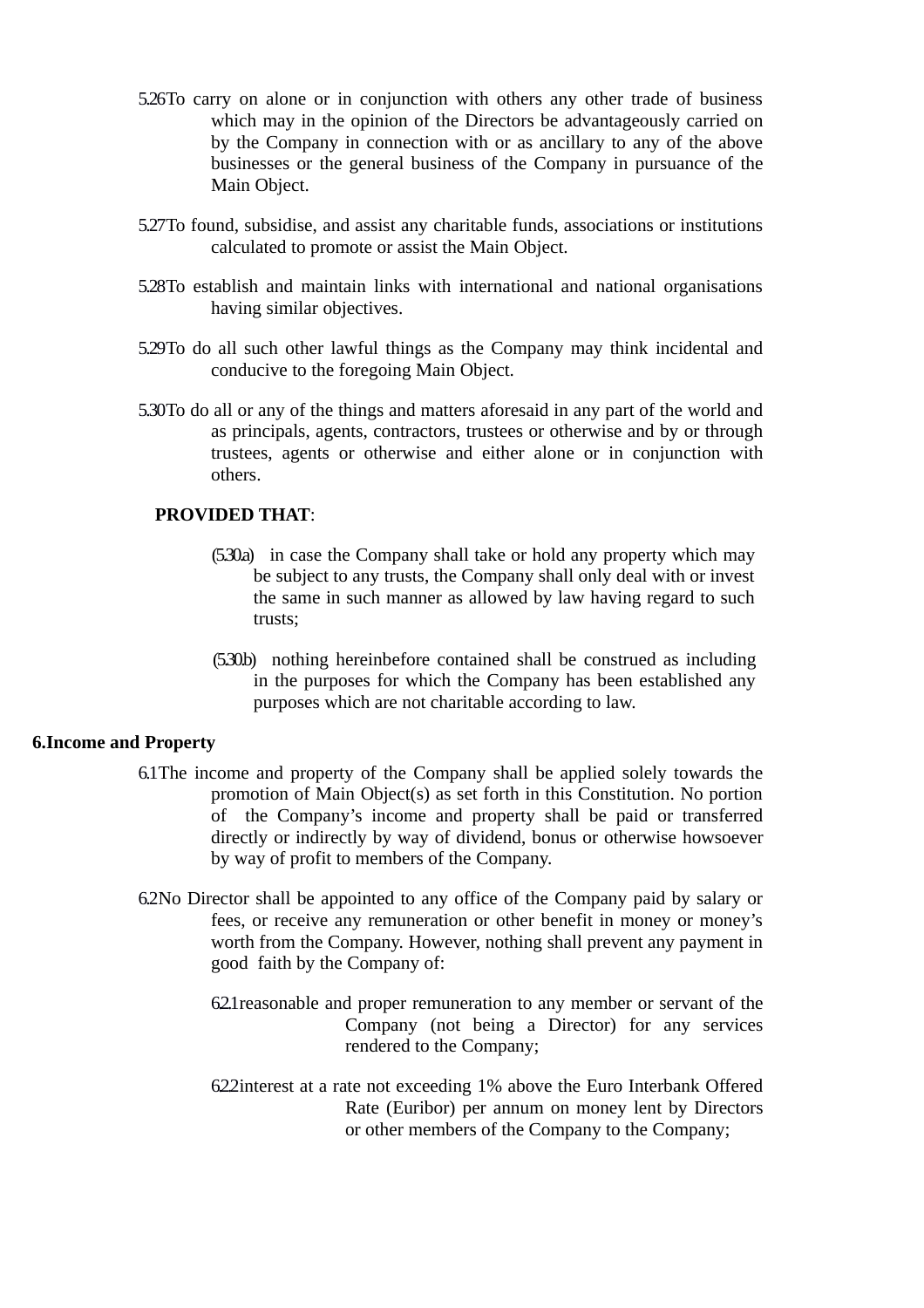- 623 reasonable and proper rent for premises demised and let by any member of the Company (including any Director) to the Company;
- 624 reasonable and proper out-of-pocket expenses incurred by any Director in connection with their attendance to any matter affecting the Company;
- 625 fees, remuneration or other benefit in money or money's worth to any company of which a Director may be a member holding not more than one hundredth part of the issued capital of such company.
- 626Nothing shall prevent any payment by the Company to a person pursuant to an agreement entered into in compliance with section 89 of the Charities Act, 2009 (as for the time being amended, extended or replaced).

#### **1.Additions. alterations or amendments**

The Company must ensure that the Charities Regulator has a copy of its most recent Constitution. If it is proposed to make an amendment to the Constitution of the Company which requires the prior approval of the Charities Regulator, advance notice in writing of the proposed changes must be given to the Charities Regulator for approval, and the amendment shall not take effect until such approval is received.

### 2. Winding Up

If upon the winding up or dissolution of the Company there remains, after satisfaction of all debts and liabilities, any property whatsoever, it shall not be paid to or distributed among the members of the Company. Instead, such property shall be given or transferred to some other charitable institution or institutions having main objects similar to the main objects of the Company. The institution or institutions to which the property is to be given or transferred shall prohibit the distribution of their income and property among their members to an extent at least as great as is imposed on the Company under or by virtue of Clause 6 hereof. Members of the Company shall select the relevant institution or institutions at or before the time of dissolution, and if and so far as effect cannot be given to such provisions, then the property shall be given or transferred to some charitable object with the agreement of the Charities Regulator. Final accounts will be prepared and submitted that will include a section that identifies and values any assets transferred along with the details of the recipients and the terms of the transfer.

#### **3.Limited Liability**

The liability of the members is limited.

### **4. Undertaking to Contribute**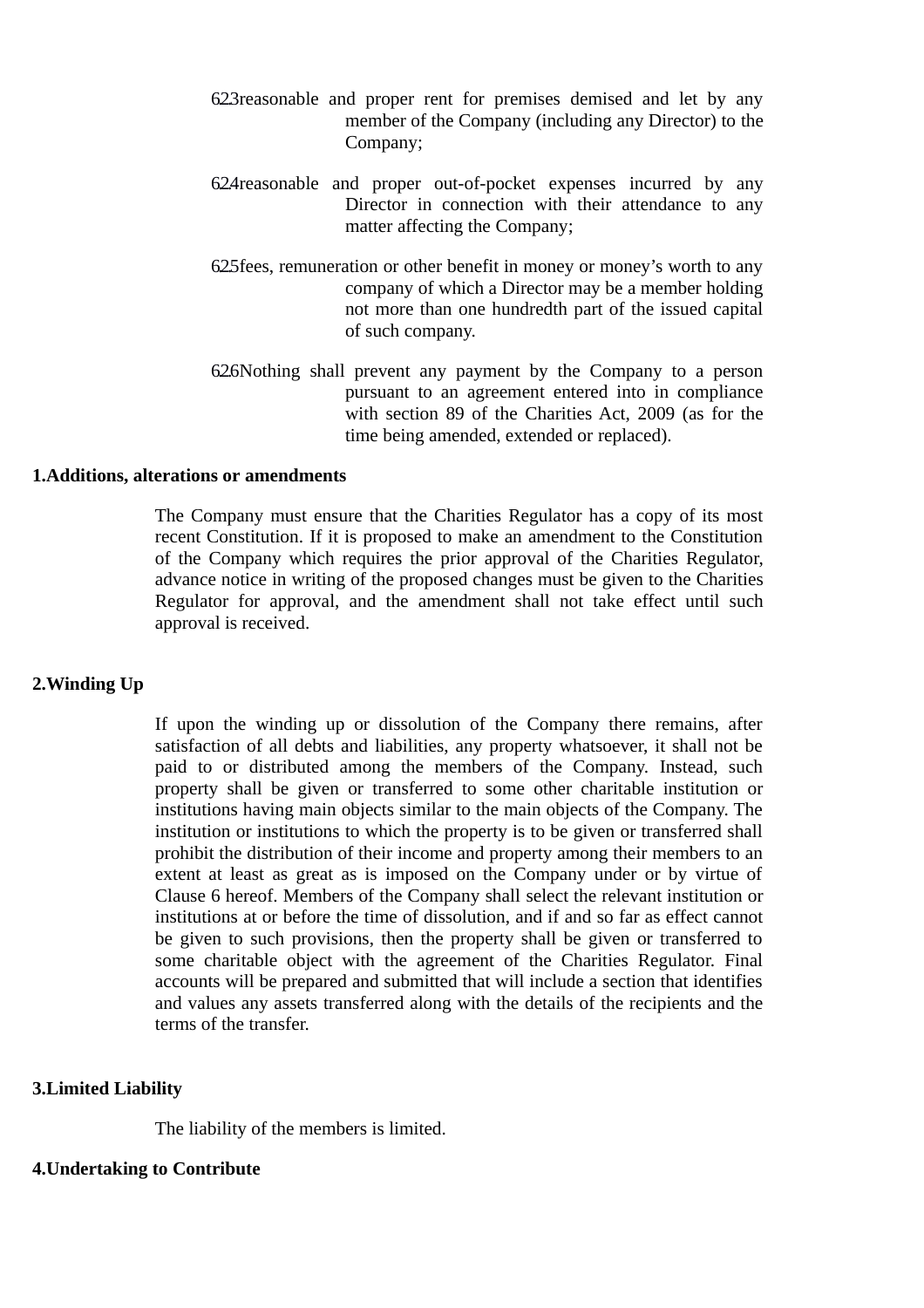Every member of the Company undertakes to contribute to the assets of the Company, if the Company is wound up while he or she is a member or is wound up within one year after the date on which he or she ceases to be a member, for

payment of the debts and liabilities of the Company contracted  $(a)$ before he or she ceases to be a member, and the costs, charges and expenses of winding up; and

adjustment of the rights of the contributories among themselves  $(b)$ such amount as may be required, not exceeding  $E1$ .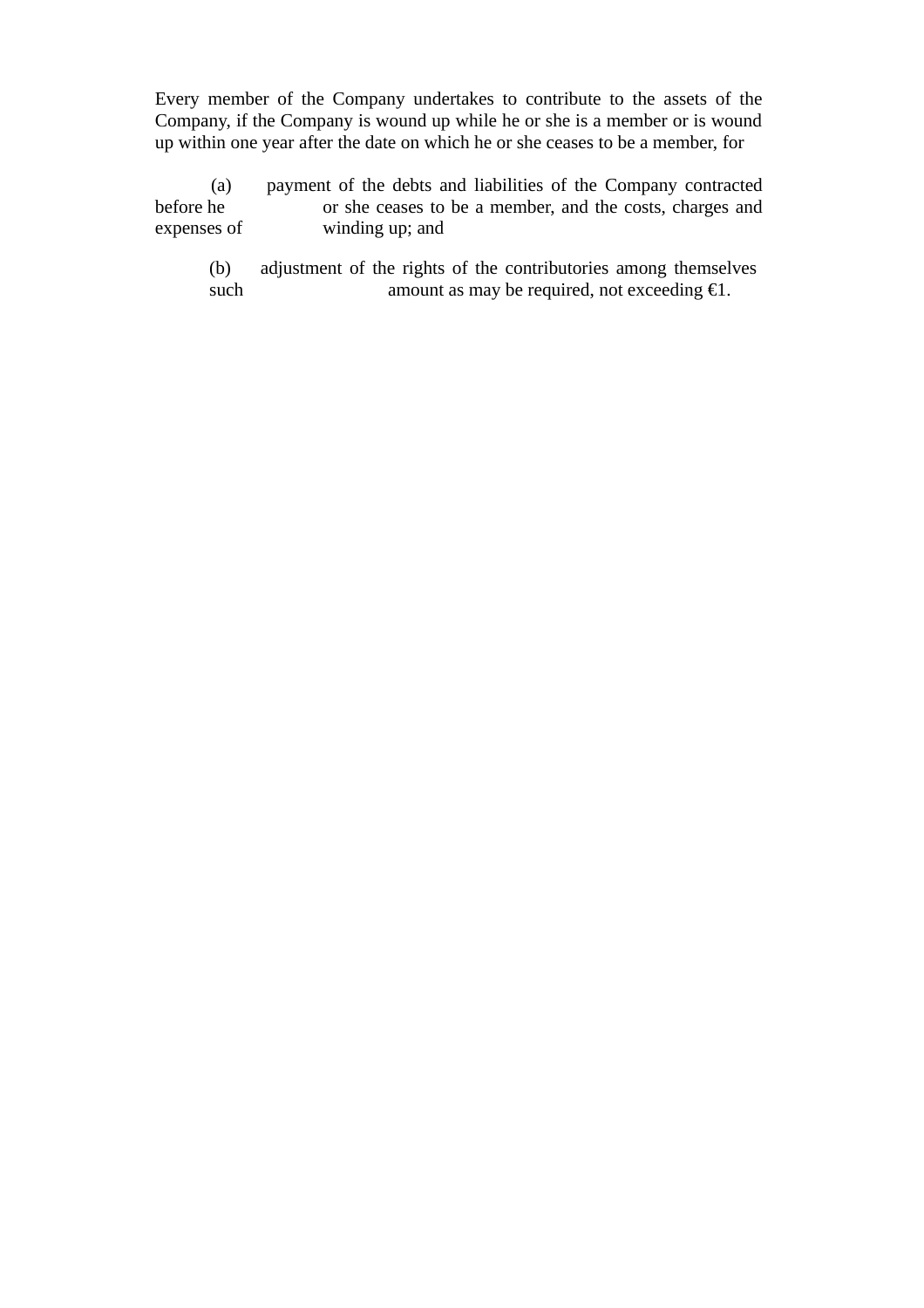## **ARTICLES OF ASSOCIATION**

### **PRELIMINARY**

1. In these Articles, unless there is something in the subject or context inconsistent herewith:

The "Act" means the Companies Act, 2014.

The "Company" means the above named Company.

The "Directors" means the members for the time being of the board of directors of the Company and "Director" shall be construed accordingly.

The "Secretary" means any person appointed to perform the duties of the Secretary of the Company.

The "Seal" means the Common Seal of the Company.

Expressions referring to writing shall, unless the contrary intention appears, be construed as including reference to printing, lithography, photography and any other modes of representing or reproducing words in visible form.

### **MEMBERS**

1. For the purposes of registration the number of members of the Company is taken to be [*insert*] number] but the Company may from time to time register an increase of members.

2. The members of the Company shall be (i) the subscribers to the Memorandum of Association and (ii) such other persons as the Directors shall from time to time admit to membership and as shall sign a written consent to become a member.

### **RIGHTS OF MEMBERS**

1. Membership of the Company is not transferable and shall cease:-

(a) on the member's death or bankruptcy;

(b) if the member resigns by serving notice in writing to the Directors of the Company at its registered office.

### **GENERAL MEETINGS**

1. The Company shall hold a general meeting in every calendar year as its annual general meeting at such time and place as may be determined by the Directors and shall specify the meeting as such in the notices calling it provided that every annual general meeting except the first shall be held not more than fifteen months after the holding of the last preceding annual general meeting and that so long as the Company holds its first annual general meeting within eighteen months of the date of incorporation, it need not hold it in the year of its incorporation.

2. All general meetings other than annual general meetings shall be known as extraordinary general meetings.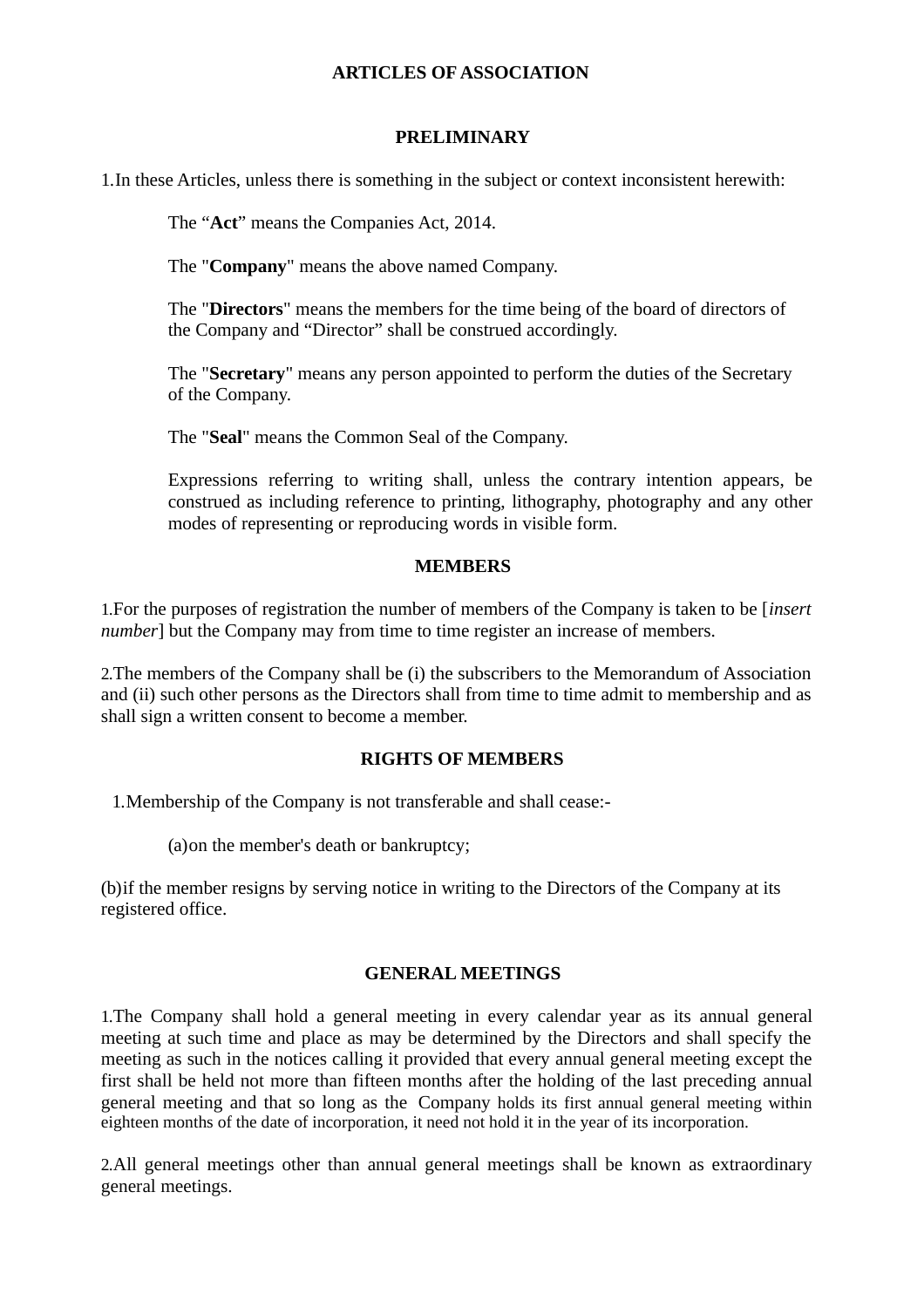3. Directors may, whenever they think fit, convene an extraordinary general meeting.

4. If, at any time, there are not sufficient directors capable of acting to form a quorum, any Director of the Company or any member of it may convene an extraordinary general meeting in the same manner as nearly as possible as that in which meetings may be convened by the Directors.

5. The Directors of the Company shall, on the requisition of one or more members holding, or together holding, at the date of the deposit of the requisition, not less than 10% of the total voting rights of all the members having, at the date of the deposit, the right to vote at general meetings of the Company, forthwith proceed duly to convene an extraordinary general meeting of the Company.

6. The requisition shall state the objects of the meeting and shall be signed by the requisitionists and deposited at the registered office of the Company and may consist of several documents in like form each signed by one or more requisitionists.

7. If the Directors do not within 21 days after the date of the deposit of the requisition proceed duly to convene a meeting to be held within 2 months after that date (the "requisition date"). the requisitionists, or any of them representing more than 50% of the total voting rights of all of them, may themselves convene a meeting but any meeting so convened shall not be held after the expiration of 3 months after the requisition date.

8. Any reasonable expenses incurred by the requisitionists by reason of the failure of directors duly to convene a meeting shall be repaid to the requisitionists by the company and any sum so repaid shall be retained by the company out of any sums due or to become due from the Company by way of fees or other remuneration in respect of their services to such of the Directors as were in default.

9. For the purposes of Articles 10 to 13, the Directors shall, in the case of a meeting at which a resolution is to be proposed as a special resolution, be deemed not to have duly convened a meeting if they do not give such notice of it as is required by Section 181 of the Act.

10.A meeting convened under Articles 10 or 12 shall be convened in the same manner as nearly as possible as that in which meetings are to be convened by directors.

11. The chairperson of the board of directors shall preside as chairperson at every general meeting of the Company, or if there is no such chairperson, or if he or she is not present within 15 minutes after the time appointed for the holding of the meeting or is unwilling to act, the directors present shall elect one of their number to be chairperson of the meeting.

12. If at any meeting no director is willing to act as chairperson or if no director is present within 15 minutes after the time appointed for holding the meeting, the members present shall choose one of their number to be chairperson of the meeting.

13. The chairperson may, with the consent of any meeting at which a quorum is present and shall if so directed by the meeting, adjourn the meeting from time to time and from place to place. However, no business shall be transacted at any adjourned meeting other than the business left unfinished at the meeting from which the adjournment took place. When a meeting is adjourned for 30 days or more, notice of the adjourned meeting shall be given as in the case of an original meeting but, subject to that, it shall not be necessary to give any notice of an adjournment or of the business to be transacted at an adjourned meeting.

14. Unless a poll is demanded in accordance with Article 38, at any general meeting: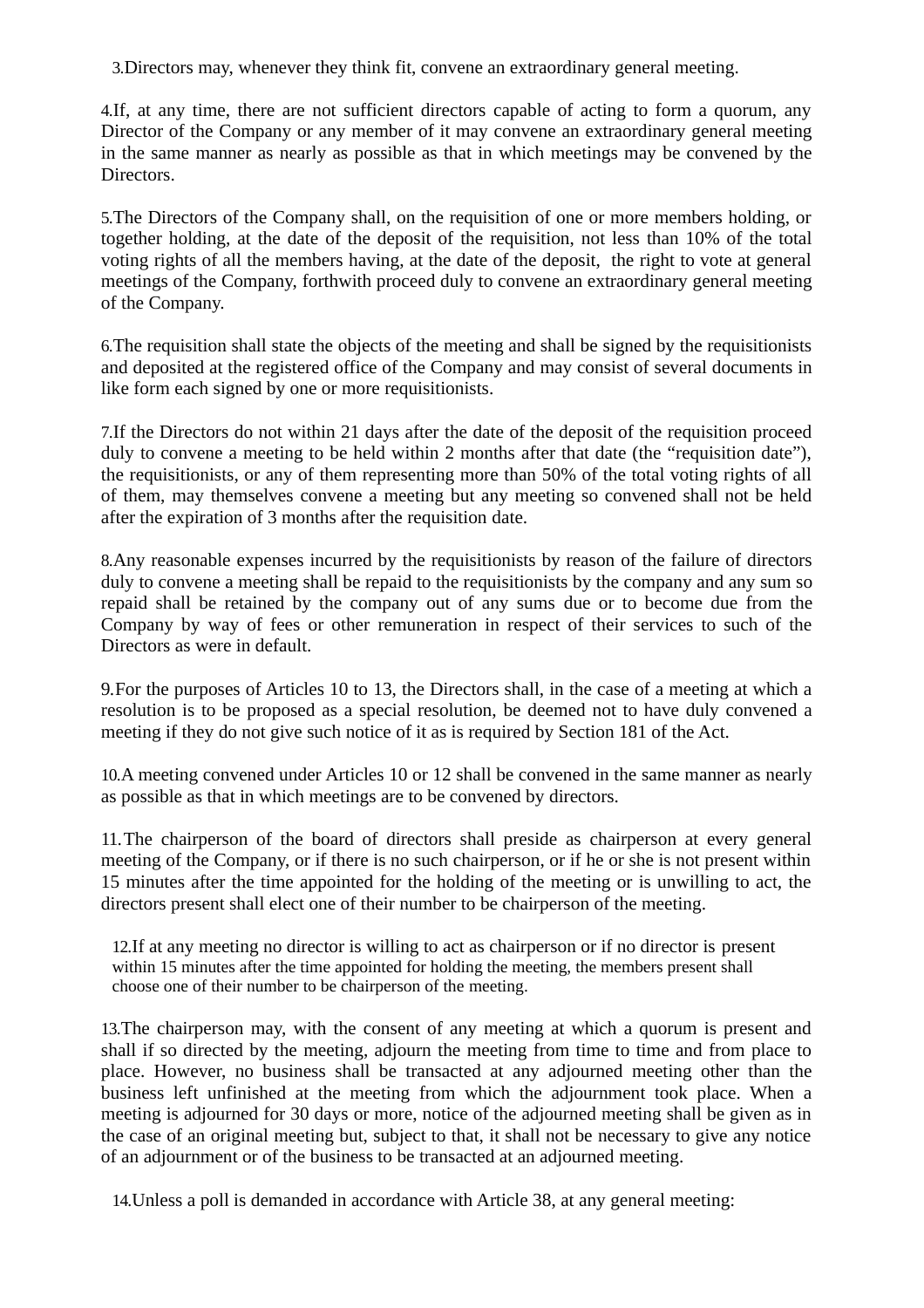(a) a resolution put to the vote of the meeting shall be decided on a show of hands; and

(b)a declaration by the chairperson that a resolution has, on a show of hands, been carried or carried unanimously, or by a particular majority, or lost, and an entry to that effect in the book containing the minutes of the proceedings of the Company shall be conclusive evidence of the fact without proof of the number or proportion of the votes recorded in favour of or against such resolution.

15. Where there is an equality of votes, whether on a show of hands or on a poll, the chairperson of the meeting at which the show of hands takes place or at which the poll is demanded, shall be entitled to a second or casting vote.

16. Subject to section 193 of the Act (as modified by section 1208 of the Act) a resolution in writing signed by all the members of the Company for the time being entitled to attend and vote on such resolution at a general meeting (or being bodies corporate by their duly appointed representatives) shall be as valid and effective for all purposes as if the resolution had been passed at a general meeting of the Company duly convened and held and if described as a special resolution shall be deemed to be a special resolution within the meaning of the Act. Any such resolution in writing may consist of several documents in like form each signed by one or more members. It shall be deemed to have been passed at a meeting held on the date on which it was signed by the last member to sign, and, where the resolution states a date as being the date of his or her signature thereof by any member, this statement shall be prima facie evidence that it was signed by him or her on that date.

## **NOTICE OF GENERAL MEETINGS**

- 1.A meeting of the Company, other than an adjourned meeting, shall be called:
	- (a) in the case of the annual general meeting or an extraordinary general meeting for the passing of a special resolution, by not less than 21 days' notice;
	- (b) in the case of any other extraordinary general meeting, by not less than 7 days' notice.

2.A meeting of the Company shall, notwithstanding that it is called by shorter notice than that specified in Article 22, be deemed to have been duly called if it is so agreed by:

- (a) all the members entitled to attend and vote at the meeting; and
- (b) unless no statutory auditors of the Company stand appointed in consequence of the Company availing itself of the audit exemption, the statutory auditors of the Company.

3. Where notice of a meeting is given by posting it by ordinary prepaid post to the registered address of a member, then, for the purposes of any issue as to whether the correct period of notice for that meeting has been given, the giving of the notice shall be deemed to have been effected on the expiration of 24 hours following posting.

4. In determining whether the correct period of notice has been given by a notice of a meeting, neither the day on which the notice is served nor the day of the meeting for which it is given shall be counted.

5. The notice of a meeting shall specify: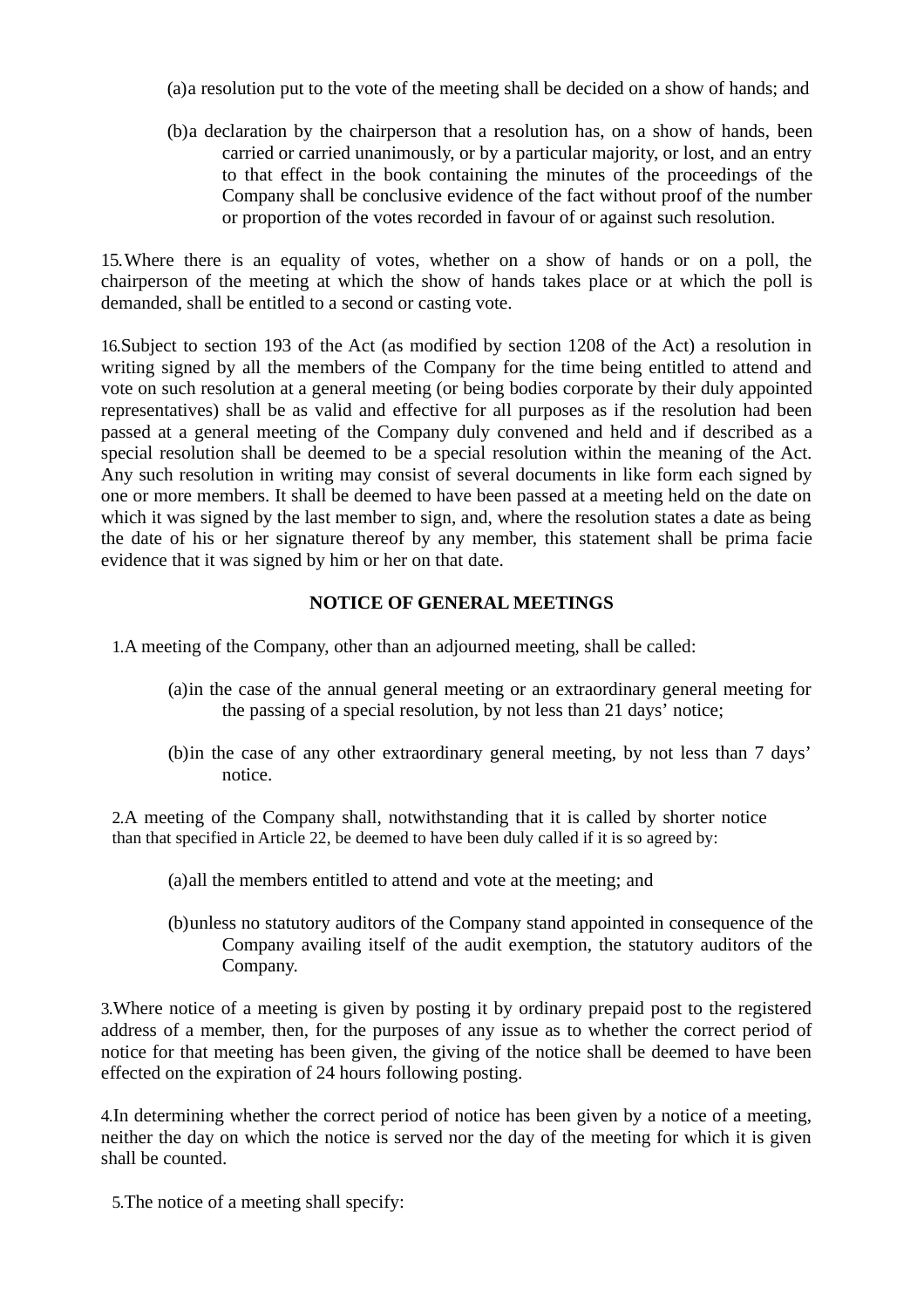(a) the place, date and time of the meeting;

(b) the general nature of the business to be transacted at the meeting;

(c) in the case of a proposed special resolution, the text or substance of that proposed special resolution; and

(d) with reasonable prominence a statement that:

- (5.d.i) a member entitled to attend and vote is entitled to appoint a proxy using the form set out in Section 184 of the Act or, where that is allowed, one or more proxies, to attend, speak and vote instead of him or her;
- (5.d.ii) a proxy need not be a member;
- (5.d.iii) the time by which the proxy must be received at the Company's registered office or some other place within the State as is specified in the statement for that purpose.

6. The accidental omission to give notice of a meeting to, or the non-receipt of notice of a meeting by, any person entitled to receive notice shall not invalidate the proceedings at the meeting.

## **VOTES OF MEMBERS**

1. Where a matter is being decided (whether on a show of hands or on a poll), every member present in person and every proxy shall have one vote, but so that no individual member shall have more than one vote.

2. No objection shall be raised to the qualification of any voter except at the meeting or adiourned meeting at which the vote objected to is given or tendered, and every votenot disallowed at such meeting shall be valid for all purposes. Any such objection made in due time shall be referred to the chairperson of the meeting, whose decision shall be final and conclusive.

3. Votes may be given either personally or by proxy. Where there is an equality of votes, whether on a show of hands or on a poll, the chairperson of the meeting at which the show of hands takes place or at which the poll is demanded, shall be entitled to a second or casting vote

### **PROXIES**

1.A member of the Company entitled to attend and vote at a meeting of the Company shall be entitled to appoint another person (whether a member or not) as his or her proxy to attend and vote instead of him or her. A proxy so appointed shall have the same right as the member to speak at the meeting and to vote on a show of hands and on a poll.

- 2. The instrument appointing a proxy (the "Instrument of Proxy") shall be in writing  $-$ (a) under the hand of the appointer or of his or her attorney duly authorised in writing: or
	- (b) if the appointer is a body corporate, either under seal of the body corporate or under the hand of an officer or attorney of it duly authorised in writing.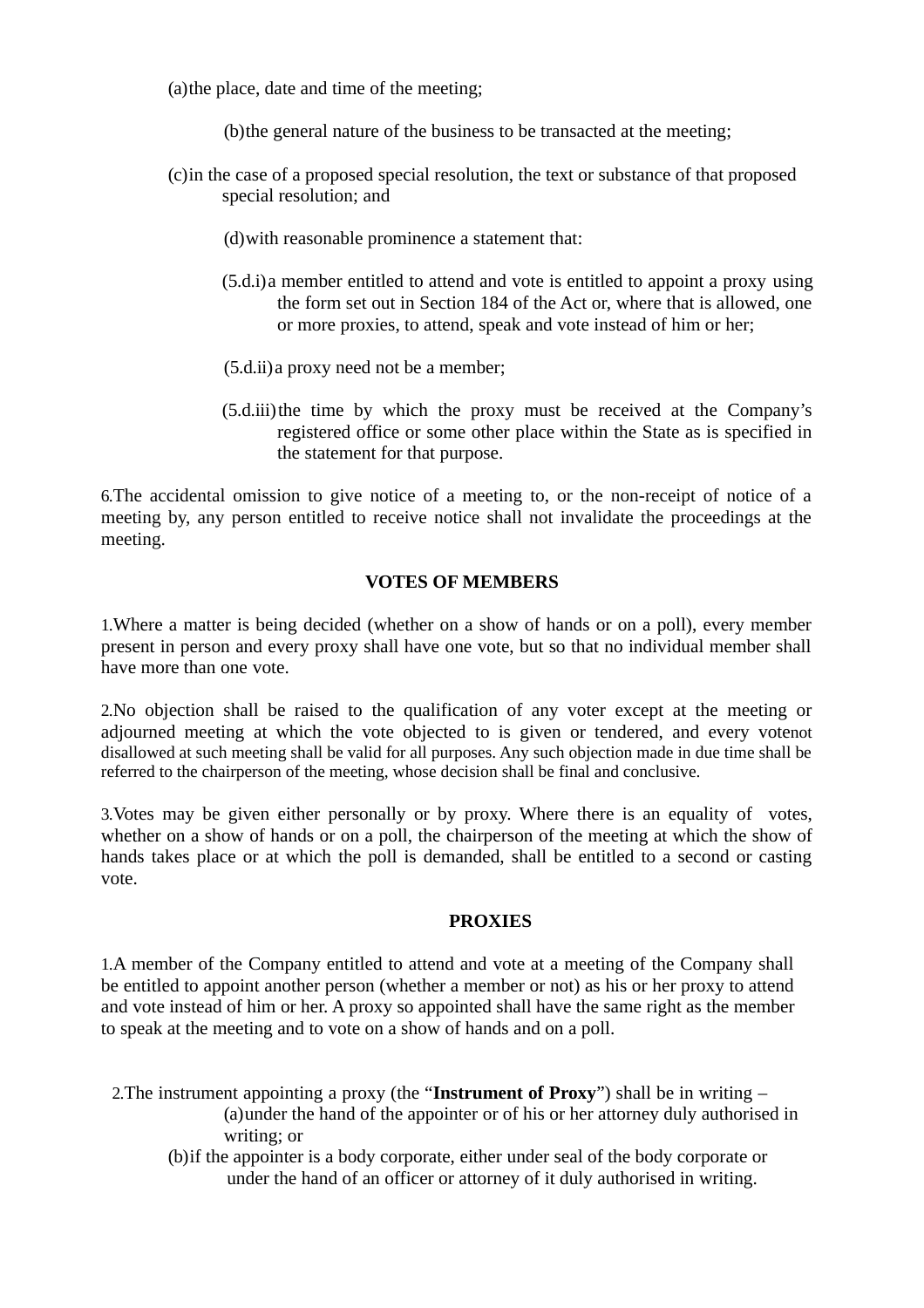- 3. The Instrument of Proxy and the power of attorney or other authority, if any, under which it is signed or a notarially certified copy of that power or authority, shall be deposited at the registered office of the Company or at such other place within the State as is specified for that purpose in the notice convening the meeting, and shall be deposited not later than the following time:-
	- (a)48 hours before the time for holding the meeting or adiourned meeting at
		- which the person named in the instrument proposes to vote; or
	- (b) in the case of a poll, 48 hours before the time appointed for the taking of the poll.

4. The depositing of the Instrument of Proxy may, rather than its being effected by sending or delivering the instrument, be effected by communicating the instrument to the Company by electronic means (as defined in section 2 of the Act) and this Article likewise applies to the depositing of anything else referred to in the preceding Article.

5.An instrument appointing a proxy shall be in the following form or a form as near to it as circumstances permit -

GOOD ENERGIES ALLIANCE IRELAND (the "Company")

[Name of member] (the "**Member**") of [Address of Member] being a member of the Company hereby appoint/s [name and address of proxy] or failing him or her [name and address of alternative proxy] as the proxy of the Member to attend, speak and vote for the Member on behalf of the Member at the (annual or extraordinary, as the case may be) general meeting of the Company to be held on the [date of meeting] and at any adjournment of the meeting. The proxy is to vote as follows:-

Voting instructions to proxy

(Choice to be marked with an "X")

| Number or      | In Favour | Abstain | Against |
|----------------|-----------|---------|---------|
| description    |           |         |         |
| of resolution: |           |         |         |
|                |           |         |         |
|                |           |         |         |
| ∍              |           |         |         |

Unless otherwise instructed, the proxy will vote as he or she thinks fit.

## **VOTING ON A POLL**

1. At a meeting, a poll may be demanded in relation to a matter (whether before or on the declaration of the result of the show of hands in relation to it).

2.A demand for a poll may be made by:

(a) the chairperson of the meeting;

(b) at least three members present in person or by proxy;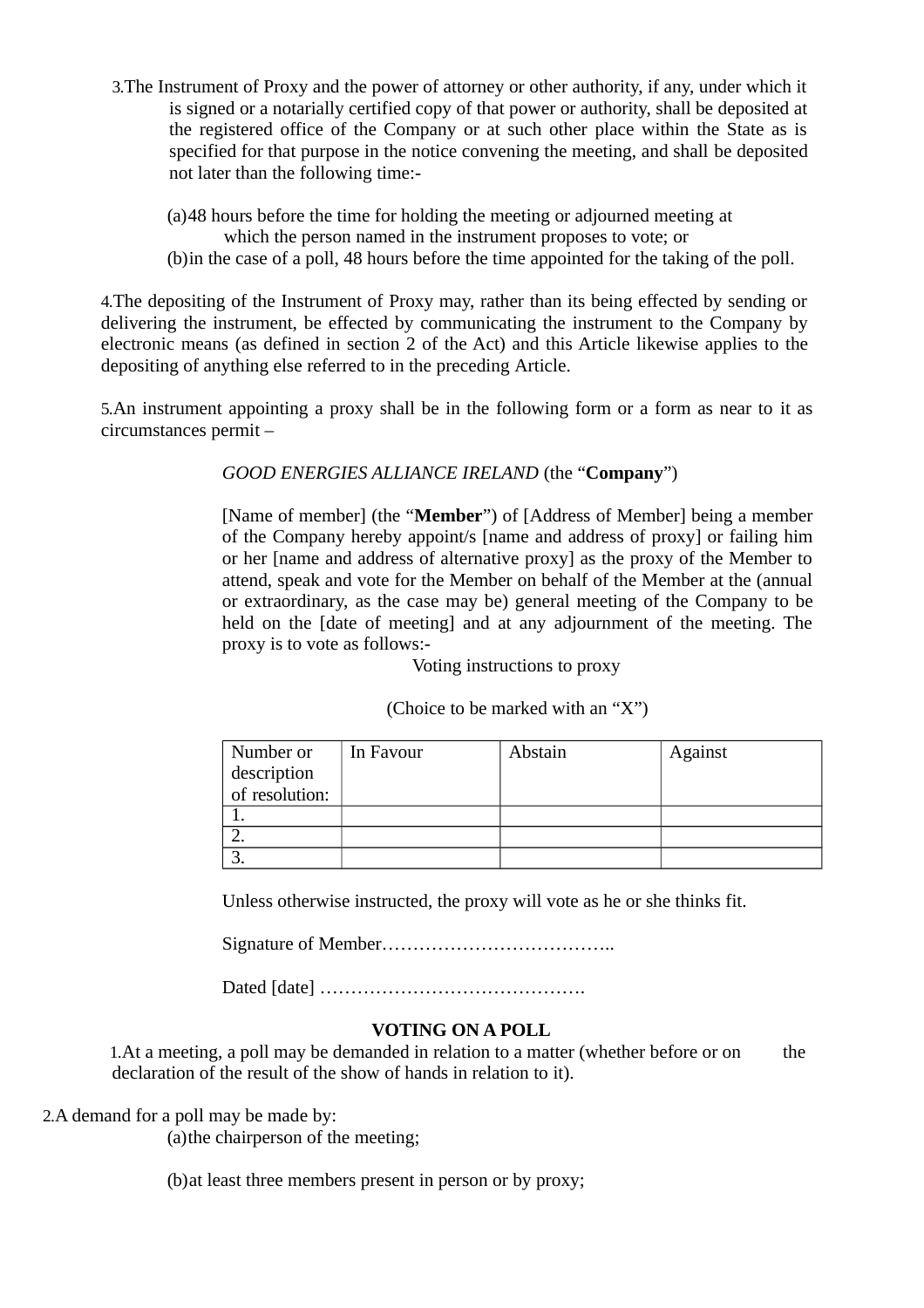- (c) any member or members present in person or by proxy and representing not less than 10% of the total voting rights of all the members of the Company concerned having the right to vote at the meeting.
- 3.A demand for such a poll may be withdrawn by the person or persons who have made the demand. Subject to Article 39, if a poll is demanded it shall be taken in such manner as the chairperson of the meeting directs, and the result of the poll shall be deemed to be the resolution, in relation to the matter concerned, of the meeting at which the poll was demanded.
- 4.A poll demanded with regard to the election of a chairperson or on a question of adjournment shall be taken forthwith.
- 5.A poll demanded on any other question shall be taken at such time as the chairperson of the meeting directs, and any business other than that on which a poll is demanded may be proceeded with pending the taking of the poll.
- 6. The instrument appointing a proxy to vote at a meeting of the Company shall be deemed also to confer authority to demand or join in demanding a poll, and for the purposes of Articles 37 and 38, a demand by a person as proxy for a member shall be the same as a demand by the member.
- 7. On a poll taken at a meeting of the Company or a meeting of any class of members of the Company, a member, whether present in person or by proxy, entitled to more than one vote need not, if he or she votes:-

(a)use all his or her votes: or (b) cast all the votes he or she uses in the same way.

### **DIRECTORS**

1. The number of the Directors shall be not less than three (3) and unless and until determined by the Company in general meeting, not more than eleven. The first Directors shall be the persons named in the statement delivered to the Registrar of Companies pursuant to Section 22 of the Act.

2. No remuneration shall be pavable under any circumstances to any of the Directors in respect of his services as Director, or on any Committee of the Directors to which the Directors may delegate powers under Article 64. The Directors may be paid all travelling, hotel and other expenses properly incurred by them in attending and returning from meetings of the Directors or any committee of the Directors or general meetings of the Company or otherwise in connection with the business of the Company.

3. The business of the Company shall be managed by the Directors, who may pay all expenses incurred in promoting and registering the Company, and may exercise all such powers of the Company as are not, by the Act or by these Articles required to be exercised by the Company in general meeting, subject nevertheless to the provisions of the Act and of these Articles and to such directions, not being inconsistent with the aforesaid provisions, as the Company in general meeting may (by special resolution) give. No such direction given by the Company in general meeting shall invalidate any prior act of the Directors which would have been valid if that direction had not been given.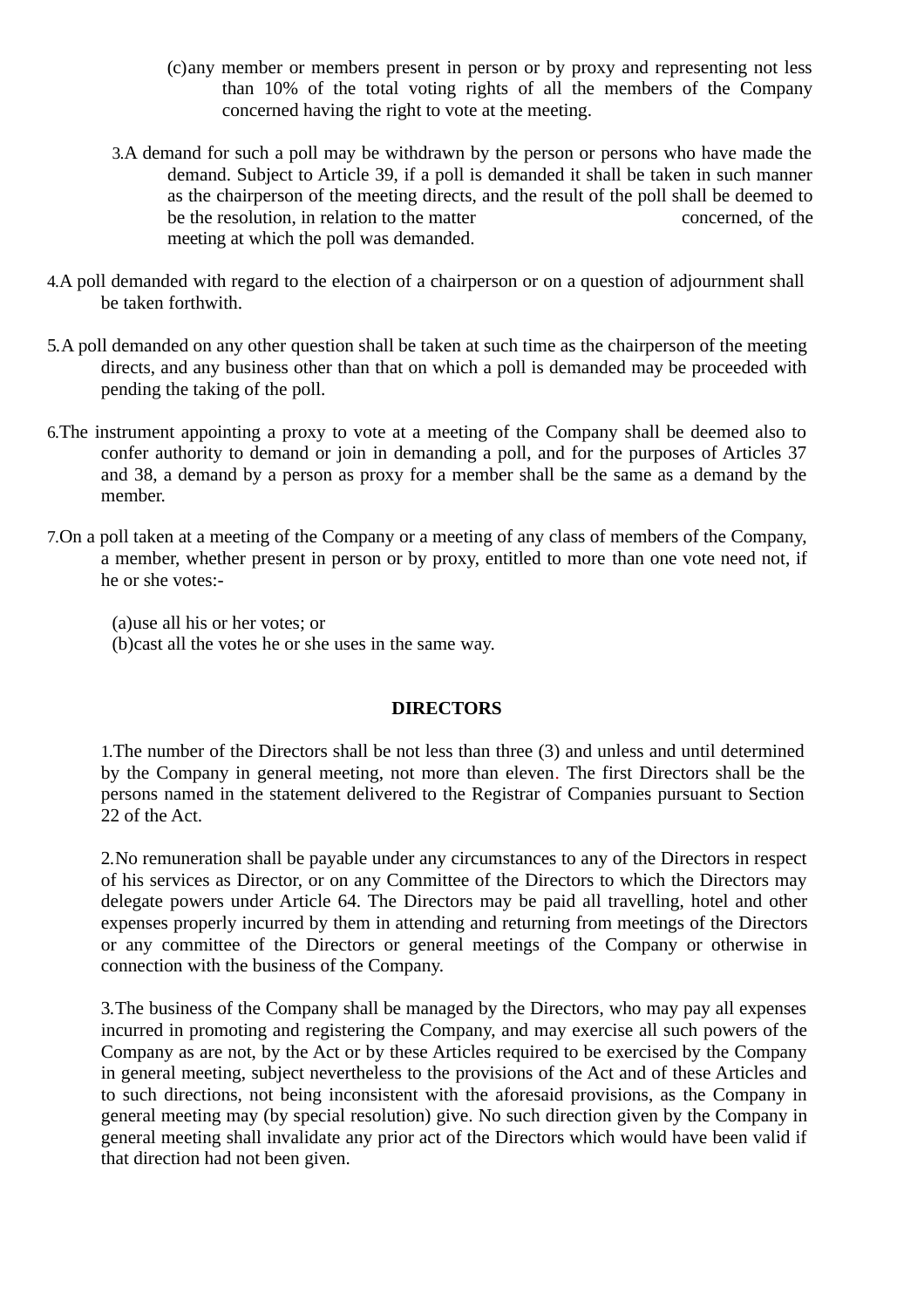4. Without prejudice to Section 40 of the Act, the Directors may delegate any of their powers to such person or persons as they think fit, including committees; any such committee shall, in the exercise of the powers so delegated, conform to any regulations that may be imposed on it by the Directors.

5. All cheques, promissory notes, drafts, bills of exchange and other negotiable instruments, and all receipts for moneys paid to the Company shall be signed, drawn, accepted, endorsed or otherwise executed as the case may be, by such person or persons and in such manner as the Directors shall from time to time by resolution determine.

6. The Company shall cause minutes to be entered in books kept for the purpose:

(a) of all appointments of officers made by the Directors;

(b) of the names of the Directors present at each meeting of the Directors and of any committee of the Directors;

(c) of all resolutions and proceedings at all meetings of the Company and, of the Directors and of committees of the Directors.

## **POWERS OF ATTORNEY**

1. The Company may empower any person, either generally or in respect of any specified matters, as its attorney, to execute deeds or do any other matter on its behalf in any place whether inside or outside the State. A deed signed by such attorney on behalf of the Company shall bind the Company and have the same effect as if it were under its common seal.

## **DISQUALIFICATION OF DIRECTORS**

1. In addition to the circumstances set out in section 148(2) of the Act, the office of Director shall be vacated if a Director ceases to be qualified for the position of charity trustee under section 55 of the Charities Act, 2009.

## **ROTATION OF DIRECTORS**

1.At the first Annual General Meeting of the Company, all the Directors shall retire from office and at the Annual General Meeting in every subsequent year, one-third of the Directors for the time being, or, if their number is not three or a multiple of three, then the number nearest one-third, shall retire from office.

2. The Directors to retire in every year shall be those who have been longest in office since their last election, but as between persons who became Directors on the same day, those to retire shall (unless they otherwise agree amongst themselves) be determined by lot.

3.A retiring Director shall be eligible for re-election.

4. The Company, at a meeting at which a Director retires in manner aforesaid, may fill the vacated office by electing a person thereto, and in default of the Company doing so, the retiring Director shall, if offering himself for re-election, be deemed to have been re-elected, unless (a) at such meeting it is expressly resolved not to fill such vacated office; or (b) a resolution for the re-election of such Director has been put to the meeting and lost.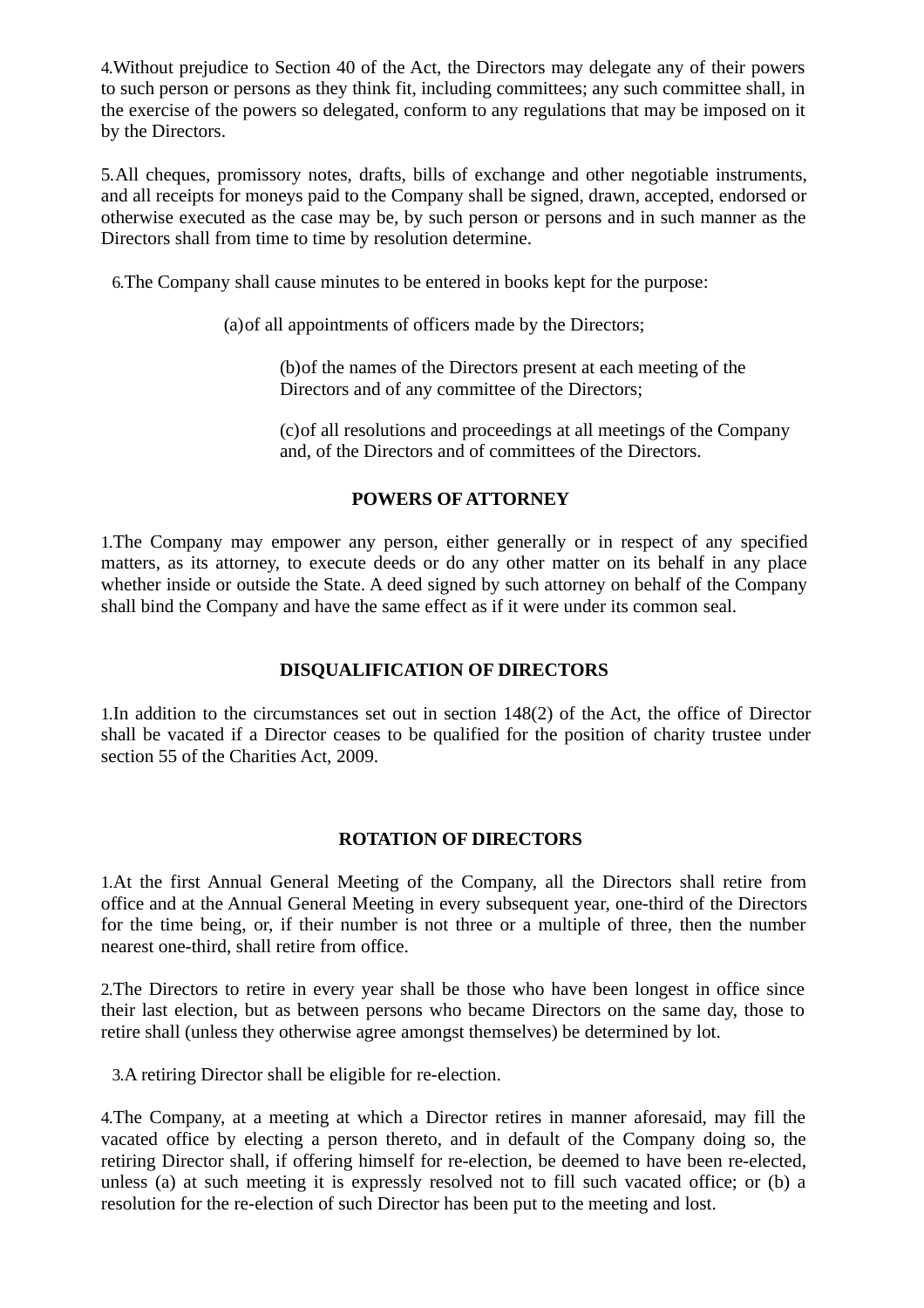5. No person other than a Director retiring at the meeting shall, unless recommended by the Directors, be eligible for election to the office of Director at any general meeting unless, not less than three nor more than twenty one days before the date appointed for the meeting, there has been left at the Company's registered office (a) notice in writing, signed by a member duly qualified to attend and vote at the meeting for which such notice is given, of his intention to propose such a person for election, and (b) notice in writing signed by the person concerned of his willingness to be elected.

6. The Company may from time to time by ordinary resolution increase or reduce the number of Directors, and may also determine in what rotation the increased or reduced number is to go out of office.

7. The Company may by ordinary resolution of which extended notice has been given in accordance with section 146 of the Act remove any Director before the expiration of his period of office, notwithstanding anything in these articles or in any agreement between the Company and such director. Such removal shall be without prejudice to any claim such director may have for damages for breach of any contract of service between him and the Company.

8. The Company may by ordinary resolution appoint another person in place of a Director removed from office under Article 57. Without prejudice to the powers of the Directors under Article 59, the Company in general meeting may appoint any person to be a Director, either to fill a casual vacancy or as an additional Director.

9. The Directors may at any time appoint any person to be a Director of the Company, either to fill a casual vacancy or as an addition to the existing Directors, but so that the total number of Directors of the Company shall not at any time exceed the number, if any, provided for in these Articles. Any Director so appointed shall hold office only until the next annual general meeting, and shall then be eligible for re-election.

## PROCEEDINGS OF DIRECTORS

1. The Directors may meet together for the dispatch of business, adjourn and otherwise regulate their meetings as they think fit. Questions arising at any meeting shall be decided by a majority of votes. In case of equality of votes the chairperson shall have a second or casting vote. A Director may, and the Secretary on the requisition of a Director shall, at any time summon a meeting of the Directors. If the Directors so resolve it shall not be necessary to give notice of a meeting of Directors to any Director who, being resident in the State, is for the time being absent from the State.

2. The quorum necessary for the transaction of the business of the Directors may be fixed by the Directors, and unless so fixed shall be two (2).

3. The continuing Directors may act notwithstanding any vacancy in their number but, if and so long as their number is reduced below the number fixed by or pursuant to the Act as the necessary quorum of Directors, the continuing Directors or director may act for the purpose of increasing the number of Directors to that number or of summoning a general meeting of the Company, but for no other purpose.

4. If at any meeting the chairperson is not present within 15 minutes after the time appointed for holding it, the Directors present may choose one of their number to be chairperson of the meeting.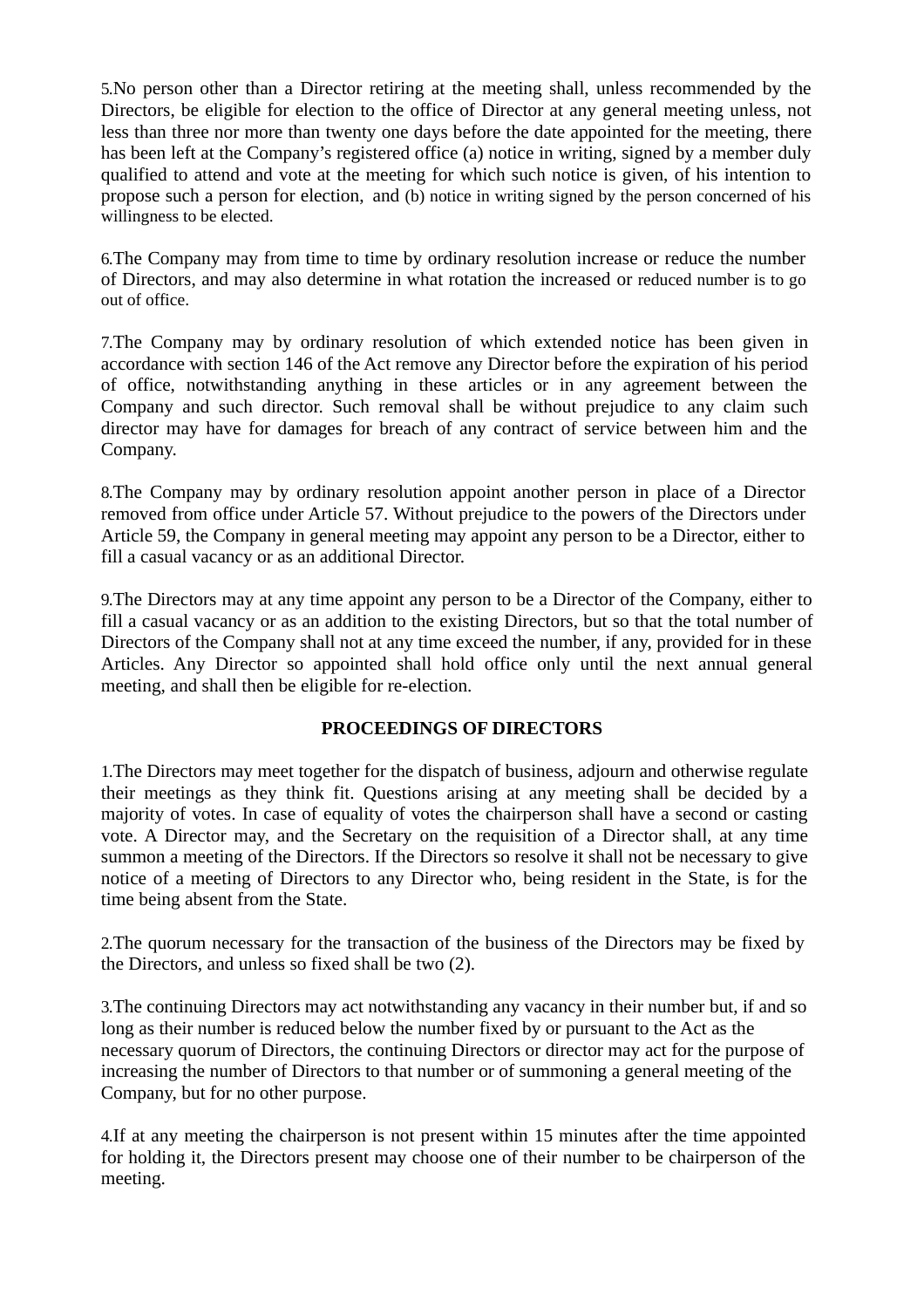5. The Directors may delegate any of its powers to Committees consisting of such member or members of the Directors and such other persons as they think fit, and any Committee so formed shall, in the exercise of the powers so delegated, conform to any regulations imposed on it by the Directors.

6. The Directors may appoint the chairperson of any Committee; if no such chairperson is elected, or if at any meeting of a Committee the chairperson is not present within fifteen minutes after the time appointed for holding it, the members of the committee present may choose one of their number to be chairperson of the meeting.

7. A committee may meet and adjourn as it thinks proper. Questions arising at any meeting of a committee shall be determined by a majority of votes of the members of the committee present, and when there is an equality of votes, the chairperson shall have a second or casting vote.

8. All acts done by any meeting of the Directors or by any person acting as a member of the Directors or any Committee shall, notwithstanding that it be afterwards discovered that there was some defect in the appointment of any such person acting as aforesaid, or that he or any of the Directors was disqualified, be as valid as if every such person had been duly appointed.

9.A resolution in writing, signed by all the Directors for the time being entitled to receive notice of a meeting of the Directors, shall be as valid as if it had been passed at a meeting of the Directors duly convened and held. Any such resolution in writing may consist of several documents in the like form, each signed by one or more of the Directors and for all purposes shall take effect from the time when it was signed by the last director.

10. A meeting of the Directors or of a committee established by the Directors may consist of a conference between some or all of the Directors or, as the case may be, members of the committee who are not all in one place, but each of whom is able (directly or by means of telephonic, video or other electronic communication) to speak to each of the others and to be heard by each of the others and -

> (a) Director or member of the committee taking part in such a conference shall be deemed to be present in person at the meeting and shall be entitled to vote and be counted in a quorum accordingly; and

(b) such a meeting shall be deemed to take place  $-$ 

- (10.b.i) where the largest group of those participating in the conference is assembled;
- (10.b.ii) there is no such group, where the chairperson of the meeting then is:
- (10.b.iii) if neither sub-paragraph (i) or (ii) applies, in such location as the meeting itself decides.

### **SECRETARY**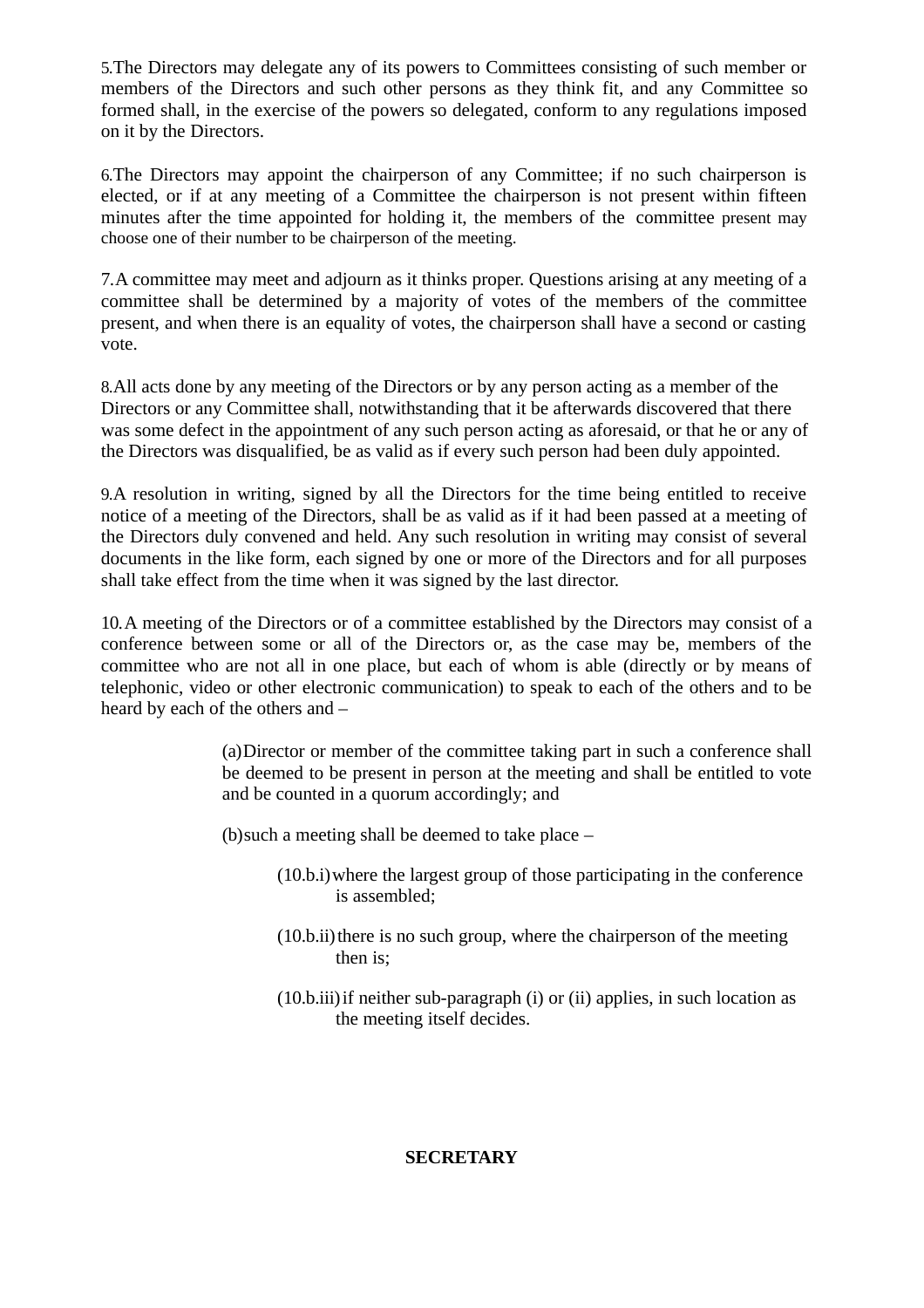1. The Secretary shall be appointed by the Directors for such term and at such remuneration and upon such conditions as they may think fit; and any Secretary so appointed may be removed by them.

2.A provision of the Act or these Articles requiring or authorising a thing to be done by or to a Director and the Secretary shall not be satisfied by its being done by or to the same person acting both as Director and as, or in place of, the Secretary.

#### **SEAL**

3. The seal shall be used only by the authority of the Directors or of a committee of Directors authorised by the Directors in that behalf, and every instrument to which the seal shall be affixed shall be

- (a) signed by a Director of it or by some other person appointed for the purpose by its Directors or by a foregoing committee of them; and
- (b) be countersigned by the Secretary or by a second Director of it or by some other person appointed for the purpose by its Directors or by a foregoing committee of them.

### **ACCOUNTS**

1. The Directors shall cause adequate accounting records to be kept. Adequate accounting records shall be deemed to have been maintained if they comply with Section 282(1) to 282(3) of the Act and explain the Company's transactions and facilitate the preparation of financial statements that give a true and fair view of the assets, liabilities, financial position and profit or loss of the Company.

2. The accounting records shall be kept at the registered office or, subject to Section 283 of the Act, at such other place as the Directors think fit, and shall at all reasonable times be open to the inspection of the officers of the Company and by other persons entitled pursuant to the Act.

3. The Directors shall from time to time determine whether and to what extent and at what times and places and under what conditions or regulations the financial statements and accounting records of the Company or any of them shall be open to the inspection of its members not being Directors. No member (not being a Director) shall have any right of inspecting any financial statement or accounting record of the Company except as conferred by statute, this Constitution or authorised by the Directors or by the Company in general meeting.

4. The Directors shall in accordance with the Act cause to be prepared and to be laid before the annual general meeting of the Company the statutory financial statements of the Company, the Directors' report in relation to it and the statutory auditor's report on those financial statements and Directors' report as are required by the Act to be prepared and laid before the annual general meeting of the Company.

5.A copy of the statutory financial statements of the Company, the Directors' report in relation to it and that statutory auditor's report on those financial statements and Directors' report shall, not less than twenty one days before the date of the annual general meeting, be sent to every person entitled under Section 338(1) of the Act to receive them.

#### **AUDIT**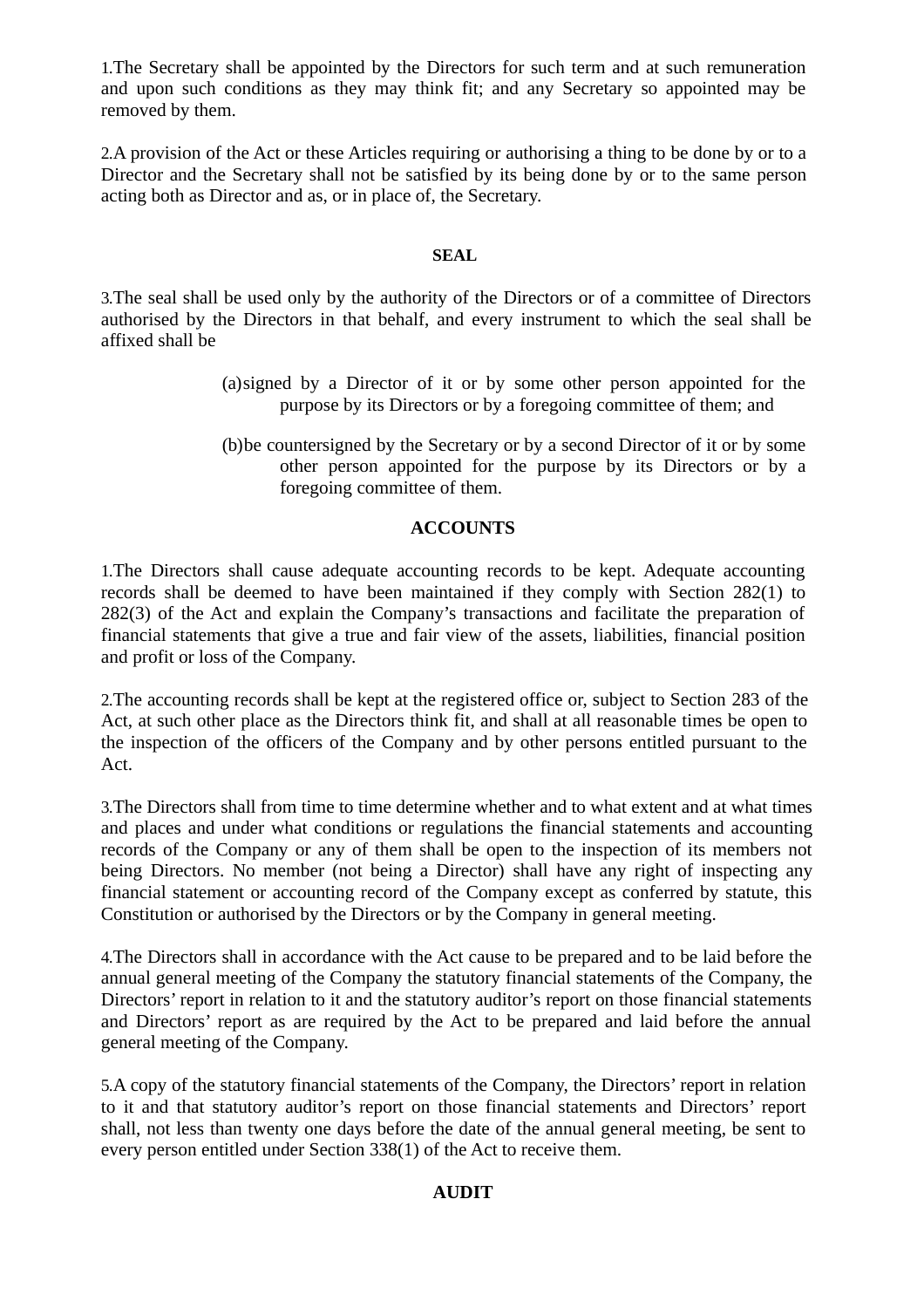1. Auditors shall be appointed and their duties regulated in accordance with Chapters 18 and 19 of Part 6 of the Act.

## **NOTICES**

2. A notice may be given by the Company to any member either personally or by sending it by post or electronic means (as defined in section 2(1) of the Act) to the member at his or her registered address or email address (or, if not so registered, then to the address or email address of the member last known to the Company). Section 218(5) of the Act shall apply.